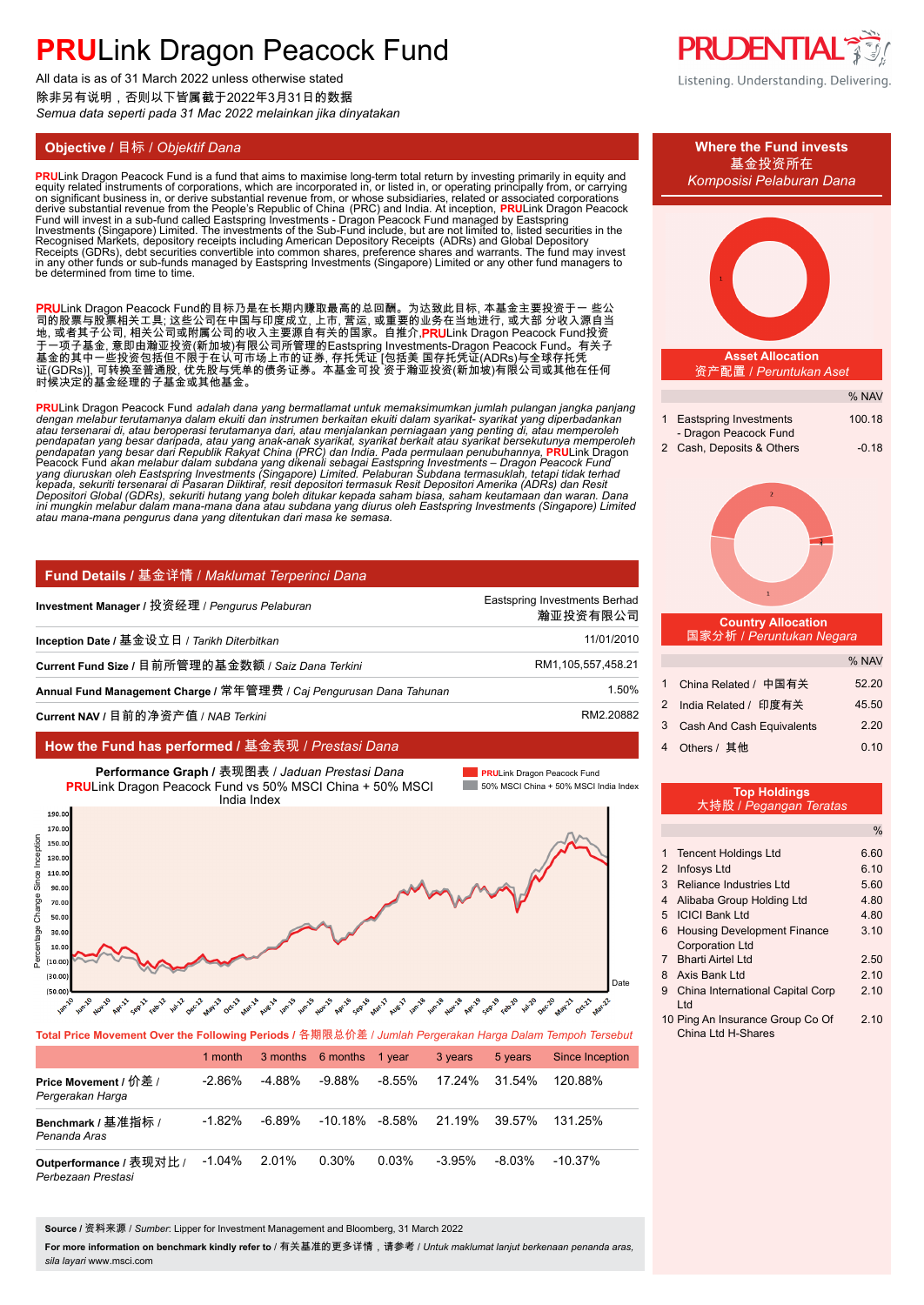All data is as of 31 March 2022 unless otherwise stated 除非另有说明,否则以下皆属截于2022年3月31日的数据 *Semua data seperti pada 31 Mac 2022 melainkan jika dinyatakan*



### **Monthly Update /** 每月简报 / *Peningkatan Bulanan*

#### **Market Review /** 市场回顾 */ Tinjauan Bulanan*

Global equity markets rose in March but ended the first quarter of 2022 as the worst quarter since the COVID-19 pandemic. The ongoing Russia-Ukraine conflict and inflationary pressures as well as the ramp up of interest rates by major central banks continued to weigh on sentiment. Developed Market equities recovered some of their losses towards the end of March and posted positive returns, whereas Emerging Market equities underperformed in this tough environment.

Chinese equities returned -8.0% in USD terms in March. China saw a surge in COVID-19 cases that led to stricter mobility restrictions and lockdown measures. As a result, its manufacturing PMI fell from 50.2 in February to 49.5 in March. This first contraction in two years highlighted the urgency for more policy intervention to stabilise China's economy.

The Chinese market saw an accelerated weakening due to the ongoing Russia-Ukraine conflict. This, as well as the Fed's interest rate hikes, have driven a sharp rise in the energy and industrial metal prices, leading to imported pressure on domestic raw material prices. The resumption of work and production overseas, coupled with the deterioration of the domestic COVID-19 epidemic, could weaken the domestic supply chain. Hence, the recovery of manufacturing industry may face pressures in the short term.

MSCI India returned 3.6% in the month of March. Indian markets began to make some recovery from early this month, following the declines seen amid rising oil and geopolitical tensions. Most sectors ended the month higher, with Energy, Utilities, and Communication Services outperforming the benchmark.

全球股市于3月份走高,但就2022年首季而言,却是自新冠肺炎疫情以来表现最糟糕的季度。持续演进的俄乌冲突和通胀压力,以及主要央行加息等因素继续打压市场 情绪。发达市场股市于3 月底收复部分失地并录得正回报;新兴市场股市则在此严峻环境下走势逊色。

中国股市3月份以美元计走低-8.0%。该国新冠肺炎疫情死灰复燃,当局被迫采取更严厉的行动限制和封锁等防疫措施。结果,其制造业采购经理人指数从 2 月份的 50.2下跌至3 月份的49.5。读数两年来首次萎缩凸显了政府需要采取更多政策干预来稳定中国经济的紧迫性。

中国市场加速走软,归咎于俄乌冲突持续上演;加上美联储加息,推动能源和工业金属价格大幅走高并对国内原材料价格构成进口压力。海外复工复产加上国 内COVID-19疫情恶化可能会对国内供应链造成负面影响。因此,制造业短期内或面对复苏压力。

MSCI印度3月份交出3.6%回酬。继受油价上涨和地缘政治紧张局势打击而走低后,印度市场3月初开始复苏。大部分领域以上涨姿态结束检讨月份下的交易,其中能 源、公用事业和通讯服务跑赢基准。

*Pasaran ekuiti global meningkat pada Mac namun menamatkan suku pertama 2022 sebagai suku tahun terburuk sejak pandemik COVID-19. Konflik Rusia-Ukraine yang berterusan dan tekanan inflasi serta peningkatan kadar faedah oleh bank pusat utama terus menghimpit sentimen. Ekuiti Pasaran Maju menebus semula sebahagian kerugiannya pada akhir bulan Mac lalu mencatatkan pulangan positif, manakala ekuiti Pasaran Memuncul berprestasi rendah dalam persekitaran yang sukar ini.*

*Ekuiti China mencatat pulangan -8.0% dalam terma USD di bulan Mac. China merekodkan lonjakan kes COVID-19 yang menggesa kepada sekatan pergerakan yang lebih ketat dan penutupan sempadan. Akibatnya, PMI pembuatannya jatuh daripada 50.2 pada Februari kepada 49.5 pada Mac. Penguncupan pertama dalam tempoh dua tahun ini menyerlahkan gesaan kepada lebih banyak campur tangan dasar bagi menstabilkan ekonomi China.*

*Pasaran China mengalami kelemahan yang menderas akibat konflik Rusia-Ukraine yang berterusan. Perkembangan ini dan kenaikan kadar faedah Fed telah mendorong kenaikan harga tenaga dan harga logam industri secara mendadak, lalu mendesak kepada tekanan import ke atas harga bahan mentah domestik. Penyambungan semula kerja dan pengeluaran di luar negara, ditambah pula dengan kemerosotan epidemik wabak COVID-19, boleh melemahkan rantaian bekalan domestik. Oleh itu, pemulihan industri pembuatan mungkin menghadapi tekanan dalam jangka pendek.*

*MSCI India menjana pulangan 3.6% pada bulan Mac. Pasaran India mula membuat sedikit pemulihan mulai awal bulan ini, selepas mengalami kemerosotan berikutan harga minyak yang meningkat dan ketegangan geopolitik yang meruncing. Kebanyakan sektor mengakhiri bulan dengan prestasi yang lebih tinggi, dengan Tenaga, Utiliti dan Perkhidmatan Komunikasi mengatasi penanda aras.*

#### **Market Outlook /** 市场展望 */ Gambaran Bulanan*

As the markets have become more volatile with uncertainty around the conflicts between Russia and Ukraine and with the rising concerns around stagflation, we are closely monitoring the situations closely and how those uncertainty can impact China and India in which optimism remains around the growth potential in both markets.

From a longer-term perspective, China's new regulations will lead to a more balanced economy in terms of growth drivers and resource allocation, which should lower China's income inequality which is key to aggregate consumption growth.

If India can maintain its recent relatively low COVID-19 infection rates and if it can also increase its overall COVID-19 vaccination rates, then overall sentiment can improve in 2022. Economic activities over the past few months have also recovered and there is strong optimism for continuing economic growth in 2022 which could help boost sentiment over the next 12 months.

There is a lot of hope pinned in India's earnings recovery over the next couple of years and with expectations that capital expenditures will continue to expand with continuing reforms as a result of COVID-19 related fiscal and monetary policies in supporting the Indian economy.

在俄乌冲突引发的不确定性以及滞胀担忧日益加剧的情况下,市场变得更加动荡;我们正密切关注局势以及这些不确定性如何影响中国和印度,但对两国的增长潜力 仍然持乐观态度。

长远来看,中国的新法规将在增长驱动力和资源分配方面造就更加平衡的经济体,并降低中国的收入不平等;这是推动总消费增长的关键。

如果印度能够保持其近期相对较低的新冠肺炎感染率,同时提高整体 COVID-19 疫苗接种率,那么 2022 年的整体情绪可能会有所改善。经济活动也已在过去几个月 恢复,市场乐观看好印度2022 年的经济将持续增长,这可能有助于提振未来 12 个月的投资情绪。

市场对印度未来数年的收益复苏寄予厚望,同时在COVID-19相关的财政和货币政策支持印度经济的情况下,预计资本支出将随着持续的改革而继续扩大。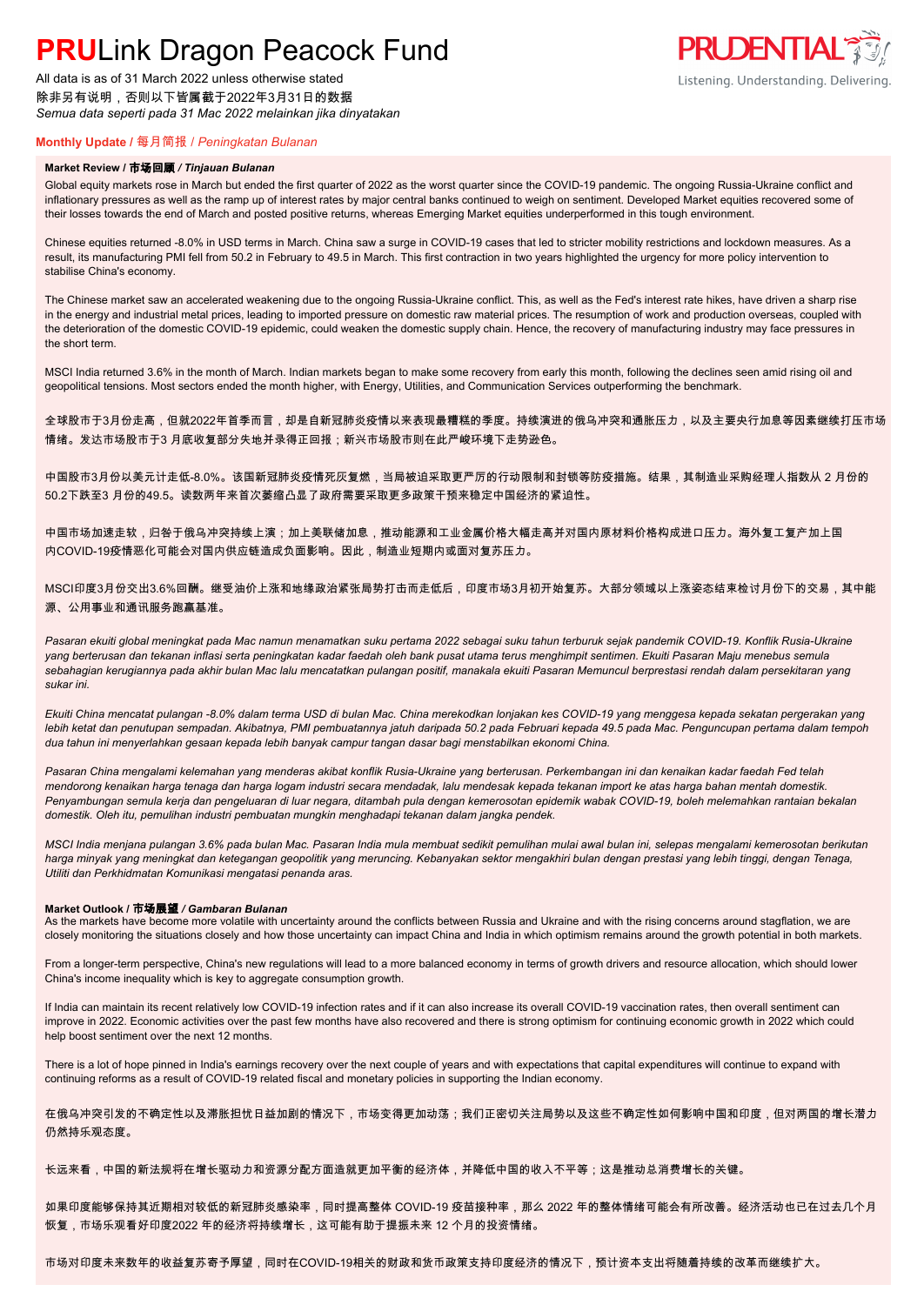

## All data is as of 31 March 2022 unless otherwise stated 除非另有说明,否则以下皆属截于2022年3月31日的数据 *Semua data seperti pada 31 Mac 2022 melainkan jika dinyatakan*

*Memandangkan pasaran menjadi semakin tidak menentu dengan ketakpastian seputar konflik antara Rusia dan Ukraine serta kebimbangan yang semakin meningkat tentang stagflasi, kami memantau situasi dengan teliti dan impak ketakpastian tersebut ke atas China dan India yang mana pandangan optimistik masih meliputi potensi pertumbuhan di kedua-dua pasaran negara tersebut.*

*Dari perspektif jangka lebih panjang, peraturan baharu China akan membawa kepada ekonomi yang lebih seimbang dari segi pemacu pertumbuhan dan peruntukan sumber, yang sepatutnya menyempitkan jurang ketaksamaan pendapatan China yang merupakan kunci kepada agregat pertumbuhan penggunaan.*

*Sekiranya India dapat mengekalkan kadar jangkitan COVID-19 yang secara relatifnya rendah baru-baru ini dan berupaya meningkatkan keseluruhan kadar vaksin COVID-19, maka sentimen kesekalian boleh bertambah baik bagi tahun 2022. Aktiviti ekonomi sejak beberapa bulan lalu juga telah pulih dan optimistik bahawa pertumbuhan ekonomi pada 2022 akan berterusan lebih menyerlah, maka boleh membantu menggalakkan sentimen dalam tempoh 12 bulan yang akan datang.*

*Banyak benih harapan pemulihan pendapatan India dalam beberapa tahun akan datang disemai seiring jangkaan bahawa perbelanjaan modal akan terus berkembang dengan pembaharuan yang berterusan hasil daripada dasar fiskal dan kewangan berkaitan COVID-19 bagi menyokong ekonomi India.*

### **Fund Review & Strategy /** 基金表现评论与投资策略 */ Tinjauan dan Strategi Dana*

The Fund returned -2.86% for the month, underperforming the benchmark return of -1.82% by 1.04%. Year-to-date, the Fund returned -4.88%, outperforming the benchmark return of -6.89% by 2.01%.

Overweight to Country Garden Services, Geely Auto, and Topsports International dragged on performance. Sector-wise, overweight exposure to China Consumer Discretionary, China Real Estate and Indian Industrials weighed on performance during the reporting period.

In China, the portfolio manager is optimistic given the attractive valuations and low expectations given the stock market's underperformance in 2021. We will continue to pay attention to the short-term industry boom and strong anti- cyclicality that will benefit from the policy easing efforts . From a bottom-up perspective, we may see margin to bottom out as the rally in upstream material prices gradually ease. We are optimistic towards high-quality companies with strong downstream demand and pricing power who could see a potential rebound in profit margins in the coming quarters.

During the month, the Fund initiated new positions in Postal Savings Bank of China, VIP Shop, Li Ning and Prestige Estates Projects while it closed out its positions in Hindalco Industries, Hindustan Petroleum, Sino Biopharm, Hindustan Unilever, Bajaj Holdings and Investment, Maruti Suzuki India and Tata Consumer Products.

此基金月内的回酬是-2.86%,跑输回酬为-1.82%的基准1.04%。年度至今,本基金交出-4.88%回酬,超越提供-6.89%回酬的基准2.01%。

增持碧桂园服务(Country Garden Services)、吉利汽车(Geely Auto)和滔搏国际(Topsports International)拖累月内表现。行业方面,增持中国可选消费、中国 房地产和印度工业在检讨期内减损基金表现。

在中国,鉴于 2021 年表现不佳,股市估值具有吸引力且期望较低,基金经理因此持乐观态度。我们将继续关注受益于宽松政策的短期行业繁荣和强劲的反衰退政 策。从自下而上的角度来看,基于上游材料价格的涨潮逐渐消退,利润可能会触底反弹。我们看好下游需求和定价能力强劲的优质企业,未来几个季度的利润率有望 回升。

检讨月份下,基金启动了中国邮政储蓄银行(Postal Savings Bank of China)、唯品会(VIP Shop)、李宁(Li Ning)和Prestige Estates Projects的投资;并对印度 铝工业(Hindalco Industries)、印度斯坦石油公司(Hindustan Petroleum)、中国生物制药(Sino Biopharm)、印度斯坦联合利华(Hindustan Unilever)、Bajaj Holdings and Investment、马鲁蒂铃木公司(Maruti Suzuki India)和Tata Consumer Products进行平仓。

*Dana memberikan pulangan -2.86% di bulan ini, tidak mengatasi pulangan penanda aras -1.82% sebanyak 1.04%. Sejak awal tahun hingga kini, Dana memulangkan -4.88%, mengatasi pulangan penanda aras -6.89% sebanyak 2.01%.*

Pegangan berlebihan di Country Garden Services, Geely Auto dan Topsports International mengheret prestasi. Meninjau pendedahan dari segi sektor, pegangan *berlebihan kepada Pengguna Bukan Keperluan China, Harta Tanah China dan Perindustrian India mempengaruhi prestasi semasa tempoh pelaporan.*

*Di China, pengurus portfolio optimistik berikutan penilaian yang menarik dan jangkaan yang rendah susulan prestasi pasaran stok yang suram di tahun 2021. Kami akan terus memberi perhatian kepada ledakan industri jangka pendek dan anti-kitaran yang kuat, yang akan mendapat manfaat daripada usaha pelonggaran dasar. Dari perspektif bawah ke atas, kita mungkin melihat margin mendasar apabila kenaikan harga bahan huluan beransur-ansur berkurangan. Kami optimistik terhadap syarikat berkualiti tinggi dengan permintaan hiliran yang kukuh dan kuasa menentu harga, yang boleh melihat potensi pemulihan dalam margin keuntungan pada suku yang akan datang.*

*Pada bulan tinjauan, Dana memulakan kedudukan baru di Postal Savings Bank of China, VIP Shop, Li Ning dan Prestige Estates Projects sementara menutup kedudukan di Hindalco Industries, Hindustan Petroleum, Sino Biopharm, Hindustan Unilever, Bajaj Holdings and Investment, Maruti Suzuki India dan Tata Consumer Products.*